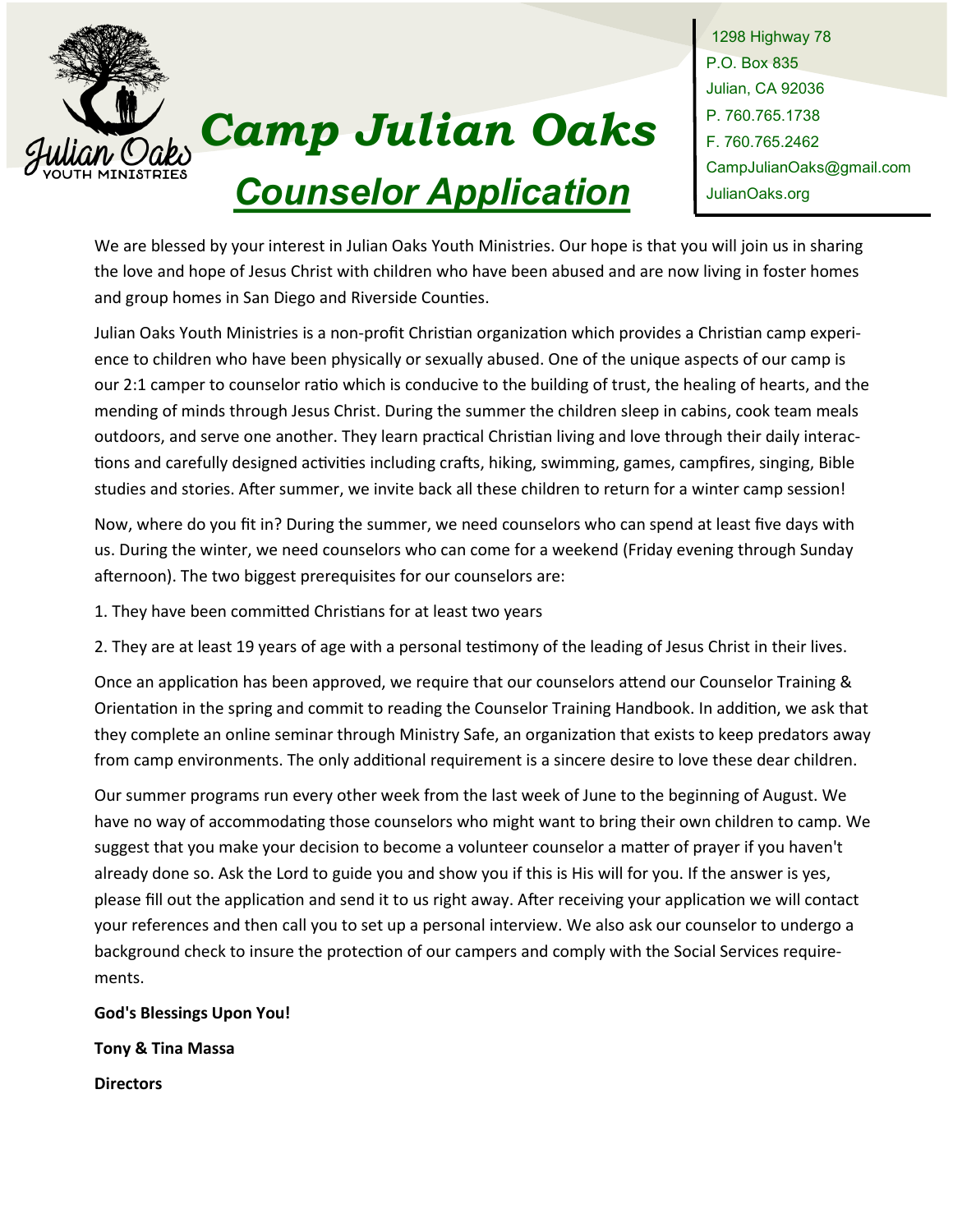|                                                                                                                                                                                                                                                                                                                               | <b>Counselor Application</b><br><b>Directions:</b> Please fill out completely using additional paper if<br>necessary. |                                               | 1298 Highway 78<br>P.O. Box 835<br>Julian, CA 92036<br>P. 760.765.1738<br>F. 760.765.2462<br>CampJulianOaks@gmail.com |  |  |  |  |  |
|-------------------------------------------------------------------------------------------------------------------------------------------------------------------------------------------------------------------------------------------------------------------------------------------------------------------------------|-----------------------------------------------------------------------------------------------------------------------|-----------------------------------------------|-----------------------------------------------------------------------------------------------------------------------|--|--|--|--|--|
|                                                                                                                                                                                                                                                                                                                               | Put your name at the top of each page. Print clearly with pen.                                                        |                                               | JulianOaks.org                                                                                                        |  |  |  |  |  |
|                                                                                                                                                                                                                                                                                                                               |                                                                                                                       |                                               |                                                                                                                       |  |  |  |  |  |
|                                                                                                                                                                                                                                                                                                                               |                                                                                                                       |                                               |                                                                                                                       |  |  |  |  |  |
| Gender: ________ Height: ________                                                                                                                                                                                                                                                                                             |                                                                                                                       | Home Phone: ( ) _____________________________ |                                                                                                                       |  |  |  |  |  |
| Cell ( )______________________Email: ________________________________Work Phone: ( )________________                                                                                                                                                                                                                          |                                                                                                                       |                                               |                                                                                                                       |  |  |  |  |  |
| Age: _______ Birth Date: ________________________ Marital status: __________________________________                                                                                                                                                                                                                          |                                                                                                                       |                                               |                                                                                                                       |  |  |  |  |  |
|                                                                                                                                                                                                                                                                                                                               |                                                                                                                       |                                               |                                                                                                                       |  |  |  |  |  |
|                                                                                                                                                                                                                                                                                                                               |                                                                                                                       |                                               |                                                                                                                       |  |  |  |  |  |
|                                                                                                                                                                                                                                                                                                                               |                                                                                                                       |                                               |                                                                                                                       |  |  |  |  |  |
|                                                                                                                                                                                                                                                                                                                               |                                                                                                                       |                                               |                                                                                                                       |  |  |  |  |  |
| <b>Education:</b> No. of years you attended High School: College: College: __________<br>College name: __________________________ Major: ______________ Degree: _______________<br><b>Employment:</b> List previous 5 years. If you have held more than three jobs in the past five years explain<br>the reasons for leaving. |                                                                                                                       |                                               |                                                                                                                       |  |  |  |  |  |
| <b>Employer</b><br><u>Type of work</u>                                                                                                                                                                                                                                                                                        | <b>How long (Yrs/mos)</b>                                                                                             | <b>Reason for leaving</b>                     |                                                                                                                       |  |  |  |  |  |
|                                                                                                                                                                                                                                                                                                                               |                                                                                                                       |                                               |                                                                                                                       |  |  |  |  |  |
| <b>References:</b> Give names and phone numbers of three persons who have knowledge of your character,<br>experience, and ability. Include one relative.                                                                                                                                                                      |                                                                                                                       |                                               |                                                                                                                       |  |  |  |  |  |
| Name:                                                                                                                                                                                                                                                                                                                         | $1.$ $2.$ $2.$ $3.$ $3.$                                                                                              |                                               |                                                                                                                       |  |  |  |  |  |
|                                                                                                                                                                                                                                                                                                                               |                                                                                                                       |                                               |                                                                                                                       |  |  |  |  |  |
| Phone:                                                                                                                                                                                                                                                                                                                        | $1.$ $2.$ $2.$ $3.$ $3.$                                                                                              |                                               |                                                                                                                       |  |  |  |  |  |
| <b>Camp Experience:</b>                                                                                                                                                                                                                                                                                                       |                                                                                                                       |                                               |                                                                                                                       |  |  |  |  |  |

**\_\_\_\_\_\_\_\_\_\_\_\_\_\_\_\_\_\_\_\_\_\_\_\_\_\_\_\_\_\_\_\_\_\_\_\_\_\_\_\_\_\_\_\_\_\_\_\_\_\_\_\_\_\_\_\_\_\_\_\_\_\_\_\_\_\_\_\_\_\_\_**

**\_\_\_\_\_\_\_\_\_\_\_\_\_\_\_\_\_\_\_\_\_\_\_\_\_\_\_\_\_\_\_\_\_\_\_\_\_\_\_\_\_\_\_\_\_\_\_\_\_\_\_\_\_\_\_\_\_\_\_\_\_\_\_\_\_\_\_\_\_\_\_.**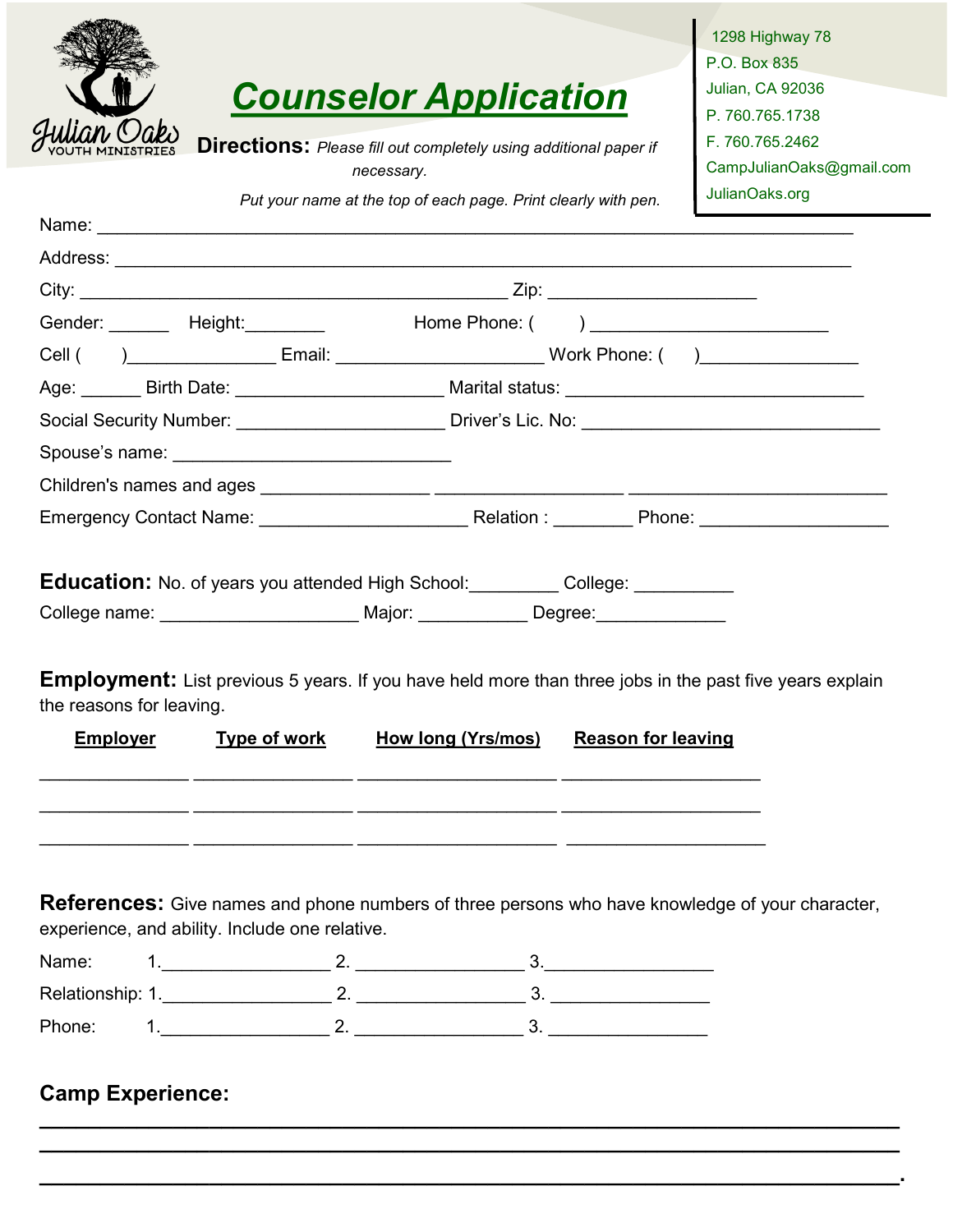#### **Christian Background:**

How long have you been a Christian:

What does it mean to you when you say you are a Christian?

If someone asked you "How do I become a Christian", what would you say?

In what ways have you helped others to accept Christ as their Savior?

Tell us about your daily walk with the Lord, that is, your daily spiritual habits. Not your ideal but reality. Prayer: <u>www.communications.communications.com</u>

Bible study:

How has God led you to fill out this application or why do you feel led to work at Julian Oaks?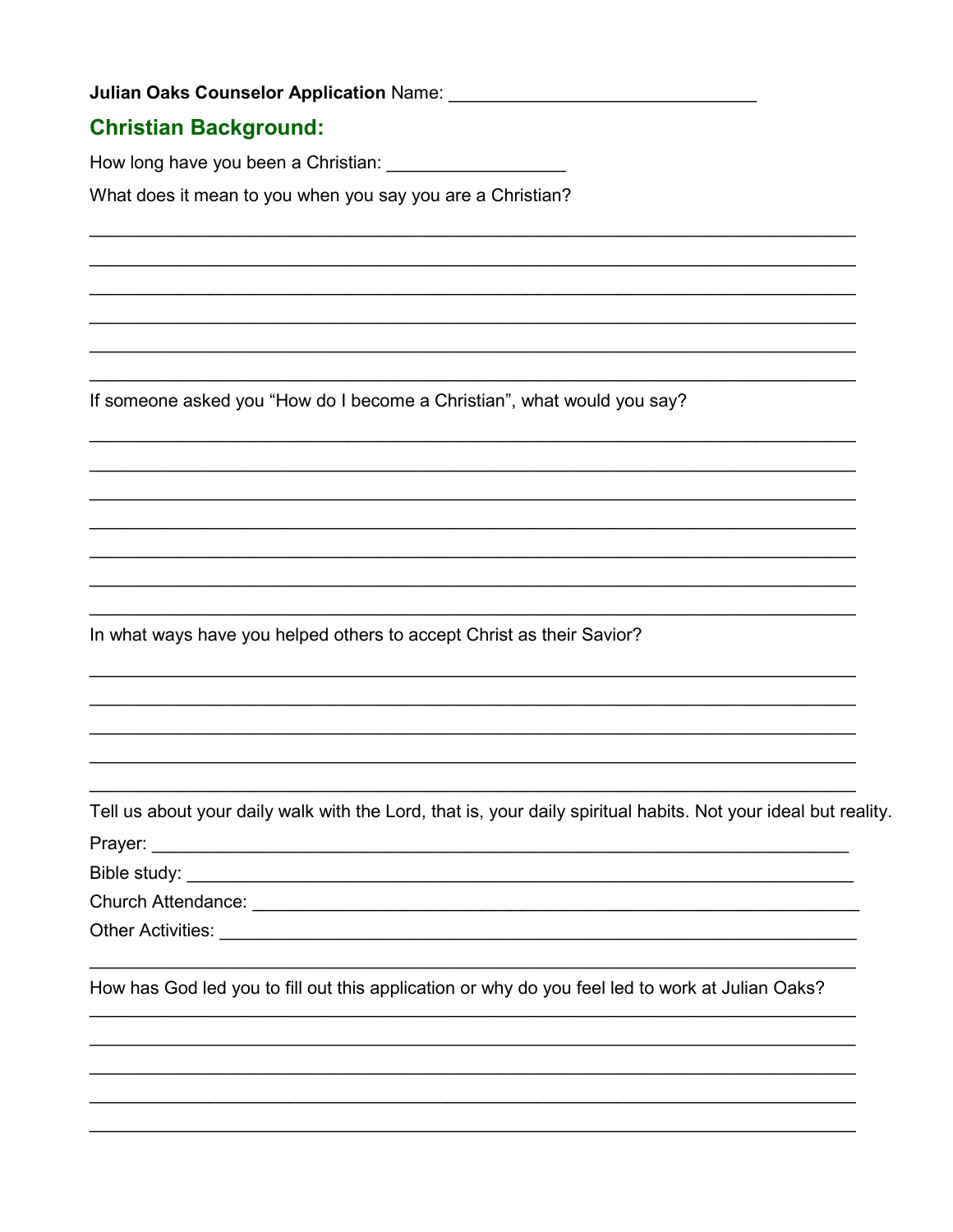**Julian Oaks Counselor Application** Name: \_\_\_\_\_\_\_\_\_\_\_\_\_\_\_\_\_\_\_\_\_\_\_\_\_\_\_\_\_\_\_\_\_

## **Church Membership:**

| Name of present church:                                                                       | Pastor:           |  |  |  |  |
|-----------------------------------------------------------------------------------------------|-------------------|--|--|--|--|
| Affiliation or Denomination:                                                                  | Phone:            |  |  |  |  |
| Years you have been attending / involved :                                                    |                   |  |  |  |  |
| If you have been a member of this church for less than a year then list your previous church: |                   |  |  |  |  |
| Pastor: _________________                                                                     |                   |  |  |  |  |
| Have you helped or led in church ministries or positions?                                     | Explain: ________ |  |  |  |  |
|                                                                                               |                   |  |  |  |  |

 $\mathcal{L}_\mathcal{L} = \mathcal{L}_\mathcal{L} = \mathcal{L}_\mathcal{L} = \mathcal{L}_\mathcal{L} = \mathcal{L}_\mathcal{L} = \mathcal{L}_\mathcal{L} = \mathcal{L}_\mathcal{L} = \mathcal{L}_\mathcal{L} = \mathcal{L}_\mathcal{L} = \mathcal{L}_\mathcal{L} = \mathcal{L}_\mathcal{L} = \mathcal{L}_\mathcal{L} = \mathcal{L}_\mathcal{L} = \mathcal{L}_\mathcal{L} = \mathcal{L}_\mathcal{L} = \mathcal{L}_\mathcal{L} = \mathcal{L}_\mathcal{L}$ 

### **Doctrine:**

The following are doctrines on which we would like to know your agreement or disagreement. Attach an additional sheet if you have comments. Agree Disagree

| $\bullet$ | The divine inspiration, authority, and accuracy of the entire Bible  |  |
|-----------|----------------------------------------------------------------------|--|
| $\bullet$ | The Trinity -- Father, Son and Spirit -- 3 persons = one God         |  |
| $\bullet$ | The fall of man, his moral depravity, and need of salvation          |  |
| $\bullet$ | That Jesus Christ died in our place and that we are saved by faith   |  |
| $\bullet$ | The eternal life of the saved and the eternal punishment of the lost |  |
| $\bullet$ | The virgin birth of Jesus Christ                                     |  |
| $\bullet$ | The indwelling of the Holy Spirit in believers                       |  |
| $\bullet$ | The eminent return of Jesus Christ                                   |  |

 $\mathcal{L}_\mathcal{L} = \mathcal{L}_\mathcal{L} = \mathcal{L}_\mathcal{L} = \mathcal{L}_\mathcal{L} = \mathcal{L}_\mathcal{L} = \mathcal{L}_\mathcal{L} = \mathcal{L}_\mathcal{L} = \mathcal{L}_\mathcal{L} = \mathcal{L}_\mathcal{L} = \mathcal{L}_\mathcal{L} = \mathcal{L}_\mathcal{L} = \mathcal{L}_\mathcal{L} = \mathcal{L}_\mathcal{L} = \mathcal{L}_\mathcal{L} = \mathcal{L}_\mathcal{L} = \mathcal{L}_\mathcal{L} = \mathcal{L}_\mathcal{L}$ 

 $\mathcal{L}_\mathcal{L} = \mathcal{L}_\mathcal{L} = \mathcal{L}_\mathcal{L} = \mathcal{L}_\mathcal{L} = \mathcal{L}_\mathcal{L} = \mathcal{L}_\mathcal{L} = \mathcal{L}_\mathcal{L} = \mathcal{L}_\mathcal{L} = \mathcal{L}_\mathcal{L} = \mathcal{L}_\mathcal{L} = \mathcal{L}_\mathcal{L} = \mathcal{L}_\mathcal{L} = \mathcal{L}_\mathcal{L} = \mathcal{L}_\mathcal{L} = \mathcal{L}_\mathcal{L} = \mathcal{L}_\mathcal{L} = \mathcal{L}_\mathcal{L}$ \_\_\_\_\_\_\_\_\_\_\_\_\_\_\_\_\_\_\_\_\_\_\_\_\_\_\_\_\_\_\_\_\_\_\_\_\_\_\_\_\_\_\_\_\_\_\_\_\_\_\_\_\_\_\_\_\_\_\_\_\_\_\_\_\_\_\_\_\_\_\_\_\_\_\_\_\_

\_\_\_\_\_\_\_\_\_\_\_\_\_\_\_\_\_\_\_\_\_\_\_\_\_\_\_\_\_\_\_\_\_\_\_\_\_\_\_\_\_\_\_\_\_\_\_\_\_\_\_\_\_\_\_\_\_\_\_\_\_\_\_\_\_\_\_\_\_\_\_\_\_\_\_\_\_

Do you think that once a person is saved that they can lose their salvation? Explain:

What do you understand the gifts of the spirit to be?<br>

## **Attitudes:**

Do you consider some races or genders to be superior to others? Explain:\_\_\_\_\_\_\_\_\_\_\_\_\_\_\_\_\_\_\_\_\_\_\_\_\_\_\_\_\_\_\_\_\_\_\_\_\_\_\_\_\_\_\_\_\_\_\_\_\_\_\_\_\_\_\_\_\_\_\_\_\_\_\_\_\_\_\_\_\_\_\_\_\_\_\_

How have you worked or would you work with people of other cultures, races, or religions?

Are you willing to work cooperatively with other Christians who do not have the same viewpoints of doctrine as you have, but who subscribe to our statement of faith?

 $\mathcal{L}_\text{max} = \frac{1}{2} \sum_{i=1}^{n} \frac{1}{2} \sum_{i=1}^{n} \frac{1}{2} \sum_{i=1}^{n} \frac{1}{2} \sum_{i=1}^{n} \frac{1}{2} \sum_{i=1}^{n} \frac{1}{2} \sum_{i=1}^{n} \frac{1}{2} \sum_{i=1}^{n} \frac{1}{2} \sum_{i=1}^{n} \frac{1}{2} \sum_{i=1}^{n} \frac{1}{2} \sum_{i=1}^{n} \frac{1}{2} \sum_{i=1}^{n} \frac{1}{2} \sum_{i=1}^{n} \frac{1$ 

Will you be willing to follow and to cooperate with the decisions of those who will direct your service? \_\_\_\_\_\_\_\_\_\_\_\_\_\_\_\_\_\_\_\_\_\_\_\_\_\_\_\_\_\_\_\_\_\_\_\_\_\_\_\_\_\_\_\_\_\_\_\_\_\_\_\_\_\_\_\_\_\_\_\_\_\_\_\_\_\_\_\_\_\_\_\_\_\_\_\_\_\_\_\_\_\_